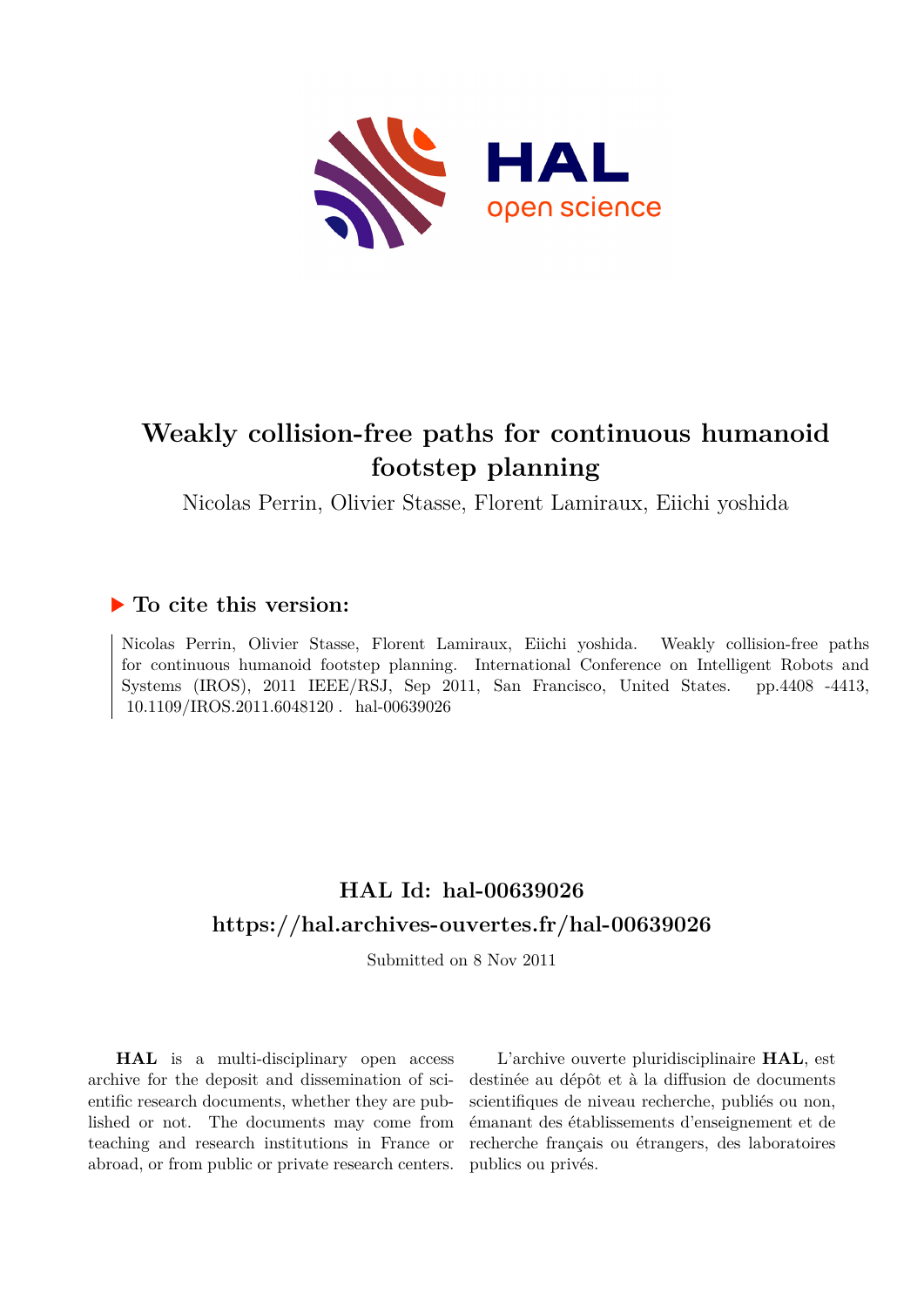# Weakly collision-free paths for continuous humanoid footstep planning

Nicolas Perrin and Olivier Stasse and Florent Lamiraux and Eiichi Yoshida

*Abstract*— In this paper we demonstrate an original equivalence between footstep planning problems, where discrete sequences of steps are searched for, and the more classical problem of motion planning for a 2D rigid shape, where a continuous collision-free path has to be found. This equivalence enables a lot of classical motion planning techniques (such as PRM, RRT, etc.) to be applied almost effortlessly to the specific problem of footstep planning for a humanoid robot.

### I. INTRODUCTION

Humanoid robots move continuously but contacts with the ground change in a discrete manner. This hybrid behavior provides humanoid robot with the unique ability to cross obstacles by stepping over them, but it also makes the motion planning problem very different from the classical case. As a result, the classical methods don't apply, and specific methods had to be designed. A lot of approaches for footstep planning are based on the  $A^*$  search (see [12], [6], [7], [9]), which doesn't explore the workspace as fast as samplingbased motion planning techniques such as rapidly-exploring random trees (RRTs) for example (see [15]). The same is true for methods using discrete-time nonholonomic systems ([3]) or optimization problems ([16]) as they can be trapped in local minima. To enhance performance a good approach is to use tiered planning strategies ([8]), but it can be hard to know exactly what is lost when using several layers of motion planning: indeed, a high level planner might miss existing solutions that would have been found by the lower level planner. It is the case for example when a bounding box is used for humanoid motion planning (see [18]): since a collision-free path must be found for the bounding box, all the obstacles, even the smallest ones, must be circumvented, and as a consequence the robot cannot use its stepping over ability. Other approaches attempt to mimic human behavior by combining several strategies that correspond to different tasks ([4]), but when the list of strategies is long it can become quite difficult to predict and analyze the behavior and soundness of the global algorithm.

In this paper, we consider the problem of 2D footstep planning, with only 2D obstacles (i.e. holes in the ground), and show that for a particular instance of stepping capabilities (a rather natural one), there is an equivalence between finding

O. Stasse and E. Yoshida are with CNRS-AIST Joint Robotics Laboratory, UMI3218/CRT, Tsukuba, Japan. {olivier.stasse, e.yoshida}@aist.go.jp





left foot (view from above, the arrow gives the orientation)

Fig. 1. An example of 2D footstep planning problem.

a discrete sequence of steps towards a goal and solving the classical motion planning problem for a simple 2D shape that can translate and rotate. Hence classical methods such as RRT or probabilistic roadmaps (PRM, see [11]) can be very easily applied to solve the footstep planning problem.

First, in section II, we define the stepping capabilities of the robot and state the problem and the main theorem. Then, in section III and IV we prove the two implications of the equivalence. In section V and VI, we mention the potential applications of our result, and show that it can be generalized to robots with different stepping capabilities. Section VII is the conclusion.

#### II. PROBLEM STATEMENT

Let us first describe the stepping capabilites of the robot we consider. As shown on Fig. 1, its feet have the shape of a circle of diameter  $d_F$ .

As mentioned in the introduction we consider the followingg 2D motion planning problem: the robot must find a discrete sequence of footprints that leads to a goal location without intersecting any obstacle.

When on the ground, the configuration of a foot is defined by three parameters: two for its position and one for its orientation. A stance is defined by two feet configurations (one for the left foot, one for the right foot). Now we start to define the particular stepping capabilites that are needed for the theorem we prove below: for a stance to be

This work was supported by a grant from the RBLINK Project, Contract ANR-08-JCJC-0075-01.

N. Perrin is with CNRS/LAAS, Université de Toulouse UPS, INSA, INP, ISAE, F-31077 Toulouse, France and CNRS-AIST Joint Robotics Laboratory, UMI3218/CRT, Tsukuba, Japan n.perrin@aist.go.jp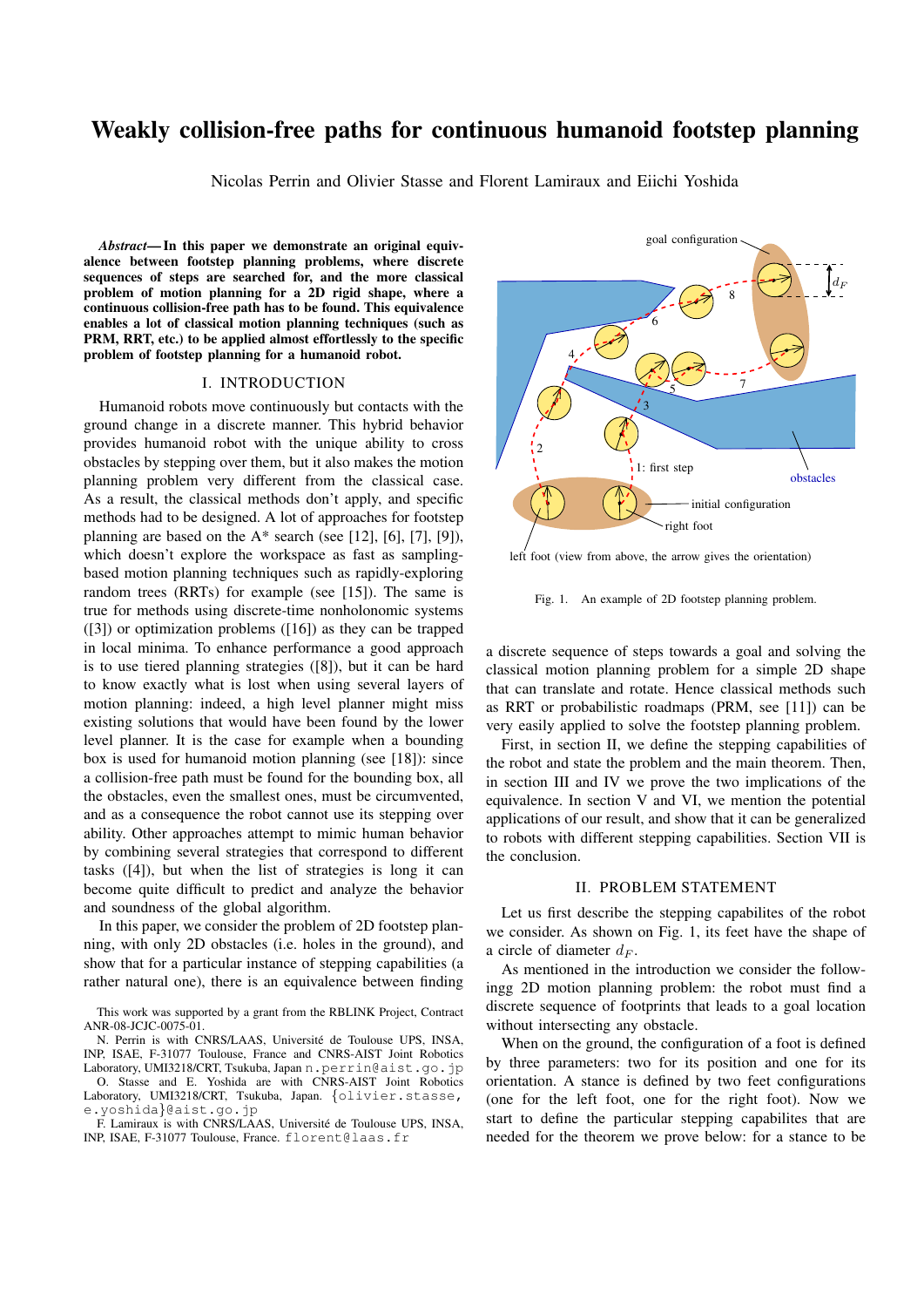

Fig. 2. A part of our hypothesis is that for a stance to be acceptable, a necessary condition is that each foot must be inside a region defined by the position and orientation of the other foot.

acceptable, both feet must be inside a portion of disk whose configuration is fixed relatively to the other foot (see Fig. 2). More formally, if we denote by  $(x, y, \theta)$  the configuration of the left foot, then the set of acceptable positions for the right foot is the set  $\mathcal{E}_{\mathcal{R}}(x, y, \theta) \subset \mathbb{R}^2$  of positions  $(x', y')$ such that:

1)  $\sin \theta \cdot (x'-x) - \cos \theta \cdot (y'-y) \ge h$ 2)  $\sqrt{(x'-x)^2 + (y'-y)^2} \leq r$ 

Similarly, if we denote by  $(x, y, \theta)$  the configuration of the right foot, then the set  $\mathcal{E}_{\mathcal{L}}(x, y, \theta)$  of acceptable positions for the left foot is the set of positions  $(x', y')$  such that:

1)  $\sin \theta \cdot (x'-x) + \cos \theta \cdot (y'-y) \ge h$ 2)  $\sqrt{(x'-x)^2 + (y'-y)^2} \leq r$ 

So, a necessary condition for a stance  $((x, y, \theta), (x', y', \theta'))$ to be acceptable is that:

$$
(x', y') \in \mathcal{E}_{\mathcal{R}}(x, y, \theta)
$$
 and  $(x, y) \in \mathcal{E}_{\mathcal{L}}(x', y', \theta')$ 

This constraint defines also implicit restrictions on the orientations, but additional restrictions can be imposed as well, and it will not change the stepping capabilities, as long as the following property is verified:

*Definition 2.1:* A constraint  $C((x, y, \theta), (x', y', \theta'))$  on the stances is said to verify the  $\mu$ -property if there exists  $\mu > 0$  such that  $|\theta' - \theta| < \mu$  automatically implies that the constraint is satisfied.

The fact that additional constraints verifying the  $\mu$ -property do not change the stepping capabilities is surprising: it means that even with very restrictive constraints on the relative orientations of the feet, the stepping capabilities are not reduced.

But our stepping capabilities are not defined only by the constraints on the set of acceptable stances: an additional constraint that reduces the maximum length of feasible steps is imposed.



Fig. 3. The 2D object Φ.

For this purpose we introduce the crucial 2D object shown on Fig. 3: it is composed of two symmetric portions of disk, and can be obtained by extruding an open stripe of width  $h$ from a disk of radius  $r/2$  (where r and h are the same as the ones used to define the first constraints on the acceptable stances). Its configuration in the plane is defined by three parameters x, y and  $\theta$ , where  $(x, y)$  denote the position of its center and  $\theta$  its orientation. We call  $\Phi$  this object, and when in configuration  $(x, y, \theta)$ , we denote by  $\Phi(x, y, \theta)$  the set of points it contains. Φ being divided into two parts, its orientation naturally defines a left and a right part. In configuration  $(x, y, \theta)$ , we denote respectively by  $\Phi_L(x, y, \theta)$ and  $\Phi_R(x, y, \theta)$  the sets of points contained in the left and right part of Φ.

A step of the robot can be described by three triples: the configuration of the support foot, and the initial and final configurations of the swing foot. For example, if the left foot is the support foot, we can call  $(x_L, y_L, \theta_L)$ ,  $(x_R^i, y_R^i, \theta_R^i)$ and  $(x_R^f, y_R^f, \theta_R^f)$  these three configurations.

*Definition 2.2:* A step defined by such configurations is said feasible if and only if the following constraints are verified:

- 1)  $(x_R^i, y_R^i) \in \mathcal{E}_{\mathcal{R}}(x_L, y_L, \theta_L)$
- 2)  $(x_L, y_L) \in \mathcal{E}_\mathcal{L}(x_R^i, y_R^i, \theta_R^i)$
- 3)  $(x_R^f, y_R^f) \in \mathcal{E}_{\mathcal{R}}(x_L, y_L, \theta_L)$
- 4)  $(x_L, y_L) \in \mathcal{E}_\mathcal{L}(x_R^f, y_R^f, \theta_R^f)$
- 5) Possibly a finite number of additional constraints on the stances, all verifying the  $\mu$ -property (Definition 2.1).
- 6) There exists a configuration  $(x, y, \theta)$  such that  $(x_L, y_L)$ ,  $(x_R^i, y_R^i)$  and  $(x_R^f, y_R^f)$  are all contained in  $\Phi(x, y, \theta)$ .

These constraints (and, of course, the symmetric constraints with the right support foot) completely describe the stepping capabilities of the robot. Fig. 4 shows a few feasible and unfeasible steps.

Now, we formulate the motion planning problem and state the main theorem of this paper. The obstacles are defined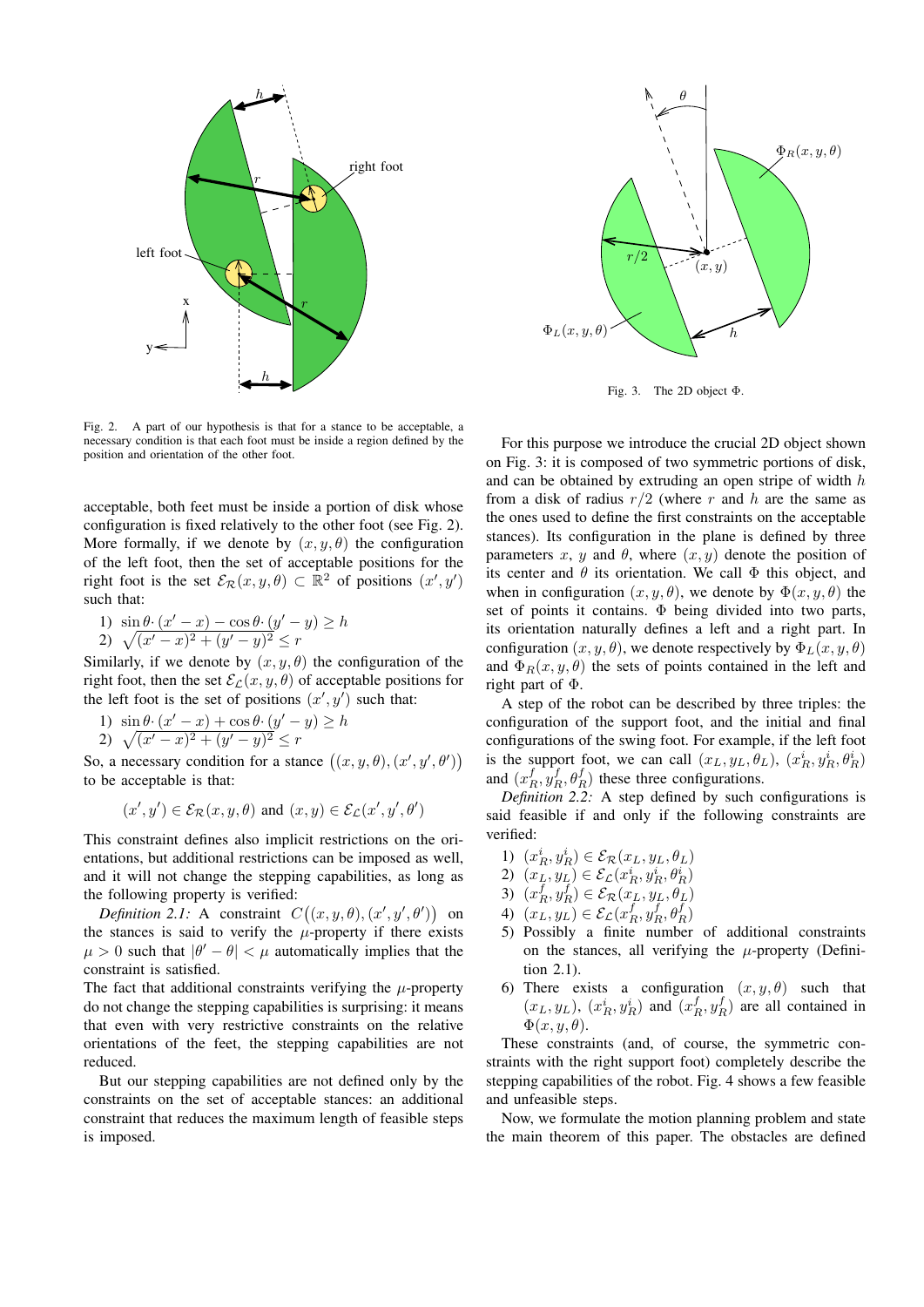



Fig. 5. Weak collision-freeness.

Fig. 4. Feasible and unfeasible steps.

by a finite number of closed sets of points in the plane. The robot starts with both feet on the ground, the left and right foot being respectively in configuration  $(x_L^0, y_L^0, \theta_L^0)$  = Fight foot being respectively in comiguration  $(x_L, y_L, v_L)$  –<br>  $c_L^0$  and  $(x_R^0, y_R^0, \theta_R^0) = c_R^0$ , which are supposed collisionfree (i.e. the disks of radius  $\frac{d_F}{2}$  and centers  $(x_L^0, y_L^0)$  and  $(x_R^0, y_R^0)$  don't intersect with any obstacle, even on their borders). A collision-free goal configuration is given for both feet  $((x_L^G, y_L^G, \theta_L^G) = c_L^G$  and  $(x_R^G, y_R^G, \theta_R^G) = c_R^G$ , and the objective is to find a finite sequence of feasible steps that goes from  $(c_L^0, c_R^0)$  to  $(c_L^G, c_R^G)$  while avoiding all the obstacles. An example instance of this problem is shown on Fig. 1.

Before stating the main theorem, we give a special definition of "collision-free" for the object Φ:

*Definition 2.3:* A configuration  $\Phi(x, y, \theta)$  of  $\Phi$  is said to be "weakly collision-free" if and only if there exist  $(x_l, y_l) \in$  $\Phi_L(x, y, \theta)$  and  $(x_r, y_r) \in \Phi_R(x, y, \theta)$  such that there is no intersection between the obstacles and the two disks of radius  $\frac{d_F}{2}$  and centers  $(x_l, y_l)$  and  $(x_l, y_l)$ .

Fig. 5 shows a "weakly collision-free" configuration, and a continuous "weakly collision-free path", i.e. a continuous path  $S : [0, 1] \mapsto \mathbb{R}^2 \times SO(2)$  such that  $\forall t \in [0, 1], \Phi(S(t))$ is weakly collision-free.

We can now state our main result:

*Theorem 2.1:* There exists a collision-free sequence of feasible steps from  $((x_L^0, y_L^0, \theta_L^0), (x_R^0, y_R^0, \theta_R^0))$  to the goal if and only if there exists a continuous weakly collision-free path  $S : [0, 1] \mapsto \mathbb{R}^2 \times SO(2)$  such that:

- 1)  $(x_L^0, y_L^0) \in \Phi_L(\mathcal{S}(0))$  and  $(x_R^0, y_R^0) \in \Phi_R(\mathcal{S}(0))$
- 2)  $(x_L^G, y_L^G) \in \Phi_L(S(1))$  and  $(x_R^G, y_R^G) \in \Phi_R(S(1))$

tions of this theorem.

In the next two sections we demonstrate the two implica-

# III. FROM A SOLUTION TO A WEAKLY COLLISION-FREE PATH

We first show that the existence of a finite sequence of feasible steps from the initial configuration to the goal implies the existence of a continuous weakly collision-free path for Φ.

*Proof:* Without loss of generality, we suppose that the first support foot is the right one, and that the last support foot is the left one. Let us denote by  $(c_R^0, c_L^0, c_L^1), (c_L^1, c_R^0, c_R^1), \ldots, (c_L^n, c_R^{n-1}, c_R^n)$  =  $(c_L^G, c_R^{n-1}, c_R^G)$  a sequence of feasible steps that goes to the goal while avoiding the obstacles (we recall that  $(c_R^a, c_L^a, c_L^b)$ denotes the step from stance  $(c_L^a, c_R^a)$  to  $(c_L^b, c_R^a)$ , and  $(c_L^a, c_R^a, c_R^b)$  the step from stance  $(c_L^a, c_R^a)$  to  $(c_L^a, c_R^b)$ .

For any step  $(c_R^i, c_L^i, c_L^{i+1})$ , thanks to the constraint 6) in definition 2.2, we know that there exists a configuration  $\Phi(x_{2i}, y_{2i}, \theta_{2i})$  such that  $(x_R^i, y_R^i) \in \Phi_R(x_{2i}, y_{2i}\theta_{2i})$ and  $(x_L^i, y_L^i) \in \Phi_L(x_{2i}, y_{2i}, \theta_{2i})$  and  $(x_L^{i+1}, y_L^{i+1}) \in$  $\Phi_L(x_{2i}, y_{2i}, \theta_{2i})$ . Since the steps avoid the obstacles, this configuration is necessarily weakly collision-free. Similarly, for any step  $(c_L^{i+1}, c_R^i, c_R^{i+1})$  there exists a weakly collision-free configuration  $\Phi(x_{2i+1}, y_{2i+1}, \theta_{2i+1})$  containing the three points in the corresponding parts of Φ.

We show that there exists a continuous weakly collisionfree path  $S : [0,1] \mapsto \mathbb{R}^2 \times SO(2)$  such that for all  $k \in \{0, \ldots, 2n-1\}, \mathcal{S}(\frac{k}{2n-1}) = (x^k, y^k, \theta^k)$ . To obtain this result it is enough to prove that  $\forall k \in \{0, \ldots, 2n-2\}$ , there is a continuous weakly collision-free path  $\mathcal{S}^k : [\frac{k}{2n-1}, \frac{k+1}{2n-1}] \mapsto$  $\mathbb{R}^2 \times SO(2)$  such that  $S^k(\frac{k}{2n-1}) = (x^k, y^k, \theta^k)$  and  $S^k(\frac{k+1}{2n-1}) = (x^{k+1}, y^{k+1}, \theta^{k+1})$ . We do it only for  $k = 0$ (the same demonstration applies for any  $k \in \{0, \ldots, 2n - \}$ 2}). In that case, there are 4 foot positions to consider: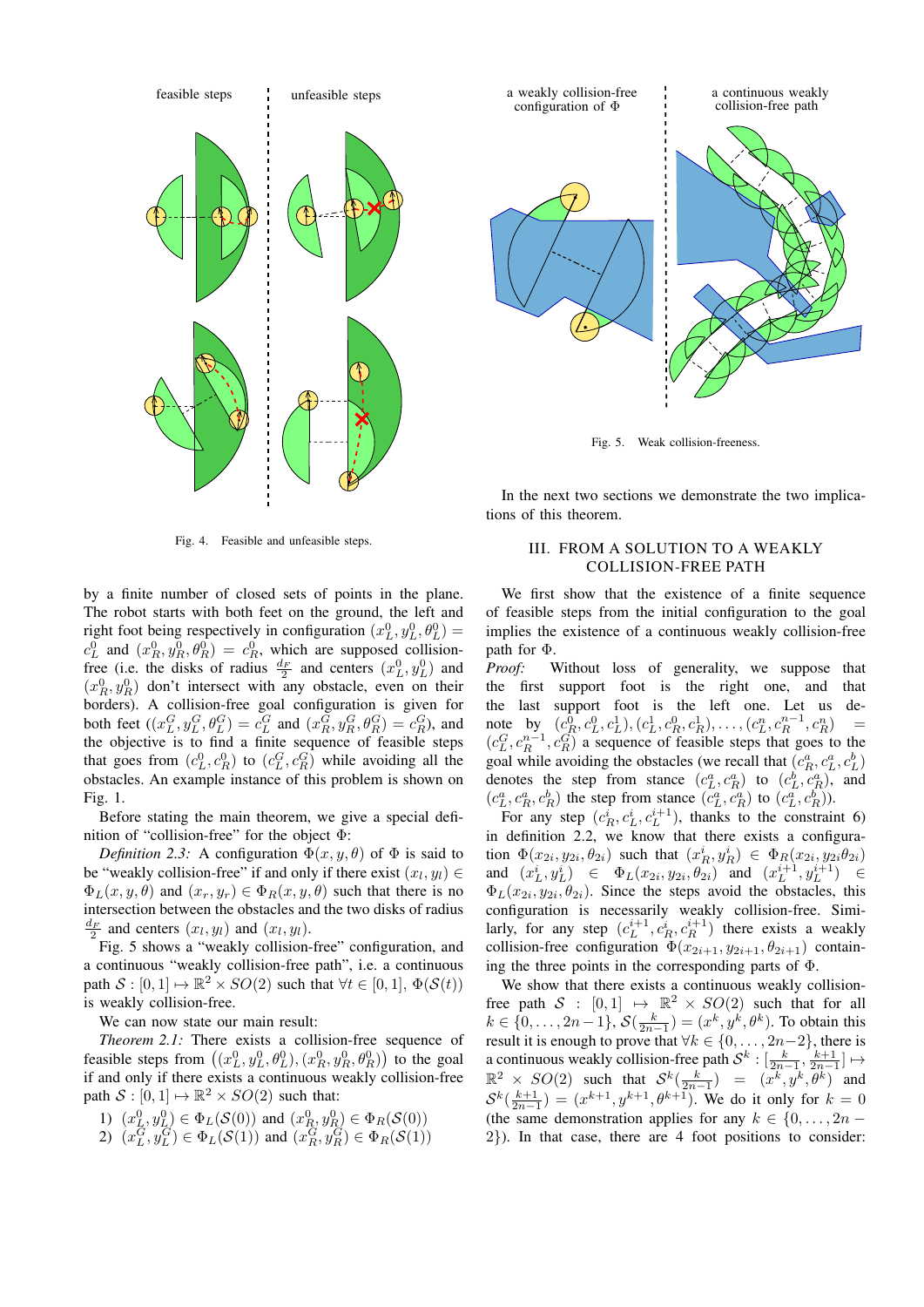

Fig. 6. On the left: a continuous weakly collision-free path from  $\Phi(x_0, y_0, \theta_0)$  to  $\Phi(x_1, y_1, \theta_1)$ , keeping  $(x_L^1, y_L^1)$  and  $(x_R^0, y_R^0)$  in  $\Phi$  at all time. On the right, a dual transformation: moving continuously the segment line AB towards CD while keeping its extremities inside Φ.

 $(x_R^0, y_R^0)$ ,  $(x_L^0, y_L^0)$ ,  $(x_R^1, y_R^1)$  and  $(x_L^1, y_L^1)$ .  $\Phi(x_0, y_0, \theta_0)$ contains  $(x_R^0, y_R^0), (x_L^0, y_L^0)$  and  $(x_L^1, y_L^1)$  while  $\Phi(x_1, y_1, \theta_1)$ contains  $(x_L^1, y_L^1)$ ,  $(x_R^0, y_R^0)$  and  $(x_R^1, y_R^1)$ . Fig. 6 sums up the situation. The key point is that  $(x_R^0, y_R^0)$  and  $(x_L^1, y_L^1)$  are contained in both  $\Phi(x_0, y_0, \theta_0)$  and  $\Phi(x_1, y_1, \theta_1)$ . Because of the particular shape of  $\Phi$ , it is possible to show that we can go continuously from  $\Phi(x_0, y_0, \theta_0)$  to  $\Phi(x_1, y_1, \theta_1)$ while keeping  $(x_R^0, y_R^0)$  in  $\Phi_L$  and  $(x_L^1, y_L^1)$  in  $\Phi_R$ . We will not explain it in detail but this is a consequence of the following property: considering a fixed configuration of Φ, for any couple of line segments of same length AB and CD, such that  $A, C \in \Phi_L$  and  $B, D \in \Phi_R$ , it is possible to continuously move  $AB$  until it coincides with  $CD$ , without ever moving A (resp. B) out of  $\Phi_L$  (resp.  $\Phi_R$ ). On Fig. 6 A and C would both correspond to  $(x_L^1, y_L^1)$ , and B and D would both correspond to  $(x_R^0, y_R^0)$ . There are other shapes than  $\Phi$  verifying the same property, but  $\Phi$  is one of the simplest.

The path resulting from the continuous displacement from  $\Phi(x_0, y_0, \theta_0)$  to  $\Phi(x_1, y_1, \theta_1)$  verifies the properties that we were looking for: since it always contains  $(x_R^0, y_R^0)$ and  $(x_L^1, y_L^1)$  it is clearly weakly collision-free. Connecting the paths obtained for  $k = 0, 1, \ldots, 2n - 2$  gives us a continuous weakly collision-free path from  $(x^0, y^0, \theta^0)$  to  $(x^{2n-1}, y^{2n-1}, \theta^{2n-1})$ , and that concludes the demonstration.

# IV. FROM A WEAKLY COLLISION-FREE PATH TO A SOLUTION

In this section, we prove the converse implication: if there is a continuous weakly collision-free path for  $\Phi$ , then there exists a finite sequence of feasible steps from the initial configuration to the goal. It might be noted that this property is a bit similar to the reduction property in [2], where it is proven that a continuous collision-free solution to the



Fig. 7. There always exists a sequence of feasible steps from  $((x_1^a, y_L^a, \theta_L^a), (x_R^a, y_R^a, \theta_R^a))$  to  $((x_L^b, y_L^b, \theta), (x_R^b, y_R^b, \theta)).$ 

manipulation planning problem can always be converted into a finite sequence of manipulation tasks with fixed grasping configurations.

First, we prove the following lemma:

*Lemma 4.1:* Let  $(x, y, \theta)$  be a configuration of  $\Phi$ , and  $(x_L^a, y_L^a)$ ,  $(x_L^b, y_L^b)$  two points in  $\Phi_L(x, y, \theta)$ , and  $(x_R^a, y_R^a)$ ,  $(x_R^b, y_R^b)$  two points in  $\Phi_R(x, y, \theta)$ . We assume that these four points are at a distance greater than  $\frac{d_F}{2}$  from the obstacles. Then from any acceptable stance based on  $(x_L^a, y_L^a)$ and  $(x_R^a, y_R^a)$  there exists a collision-free sequence of feasible steps to an acceptable stance based on  $(x_L^b, y_L^b)$  and  $(x_R^b, y_R^b)$ .

*Proof:* Let us denote by  $(x_L^a, y_L^a, \theta_L^a)$  and  $(x_R^a, y_R^a, \theta_R^a)$ the two initial configurations of the feet. These two configurations form an acceptable stance, so we know that  $(x_R^a, y_R^a) \in \mathcal{E}_R(x_L^a, y_L^a, \theta_L^a) \text{ and } (x_L^a, y_L^a) \in \mathcal{E}_L(x_R^a, y_R^a, \theta_R^a),$ with possible additional constraints verified. Because of the symmetry between  $\mathcal{E}_L$  and  $\mathcal{E}_R$ , it is also possible to show that  $(x_L^a, y_L^a) \in \mathcal{E}_L(x_R^a, y_R^a, \theta_L^a)$ . Besides, any constraint verifying the  $\mu$ -property is satisfied by the stance  $((x_L^a, y_L^a, \theta_L^a), (x_R^a, y_R^a, \theta_L^a))$ . Since the point 6) of definition 2.2 is also verified, we deduce that the step  $((x_L^a, y_L^a, \theta_L^a), (x_R^a, y_R^a, \theta_R^a), (x_R^a, y_R^a, \theta_L^a))$  is feasible. After this step both feet have the same orientation. Let us also consider the configurations  $(x_L^a, y_L^a, \theta)$  and  $(x_R^a, y_R^a, \theta)$ (we recall that  $\theta$  is the orientation of  $\Phi$ ). As shown on Fig. 7, we can easily verify that  $\mathcal{E}_R(x_L^a, y_L^a, \theta) \supset$  $\Phi_R(x, y, \theta)$ , and  $\mathcal{E}_L(x_R^a, y_R^a, \theta) \supset \Phi_L(x, y, \theta)$ . Therefore we have  $(x_R^a, y_R^a) \in \mathcal{E}_R(x_L^a, y_L^a, \theta)$ , and  $(x_L^a, y_L^a) \in$  $\mathcal{E}_L(x_R^a, y_R^a, \theta)$ . Thanks to this and to the  $\mu$ -property of the possible additional constraints on the stances, we can show that there exists a finite sequence of feasible steps that goes from stance  $((x_R^a, y_R^a, \theta_R^a), (x_R^a, y_R^a, \theta_L^a))$  to stance  $((x_R^a, y_R^a, \theta), (x_R^a, y_R^a, \dot{\theta})).$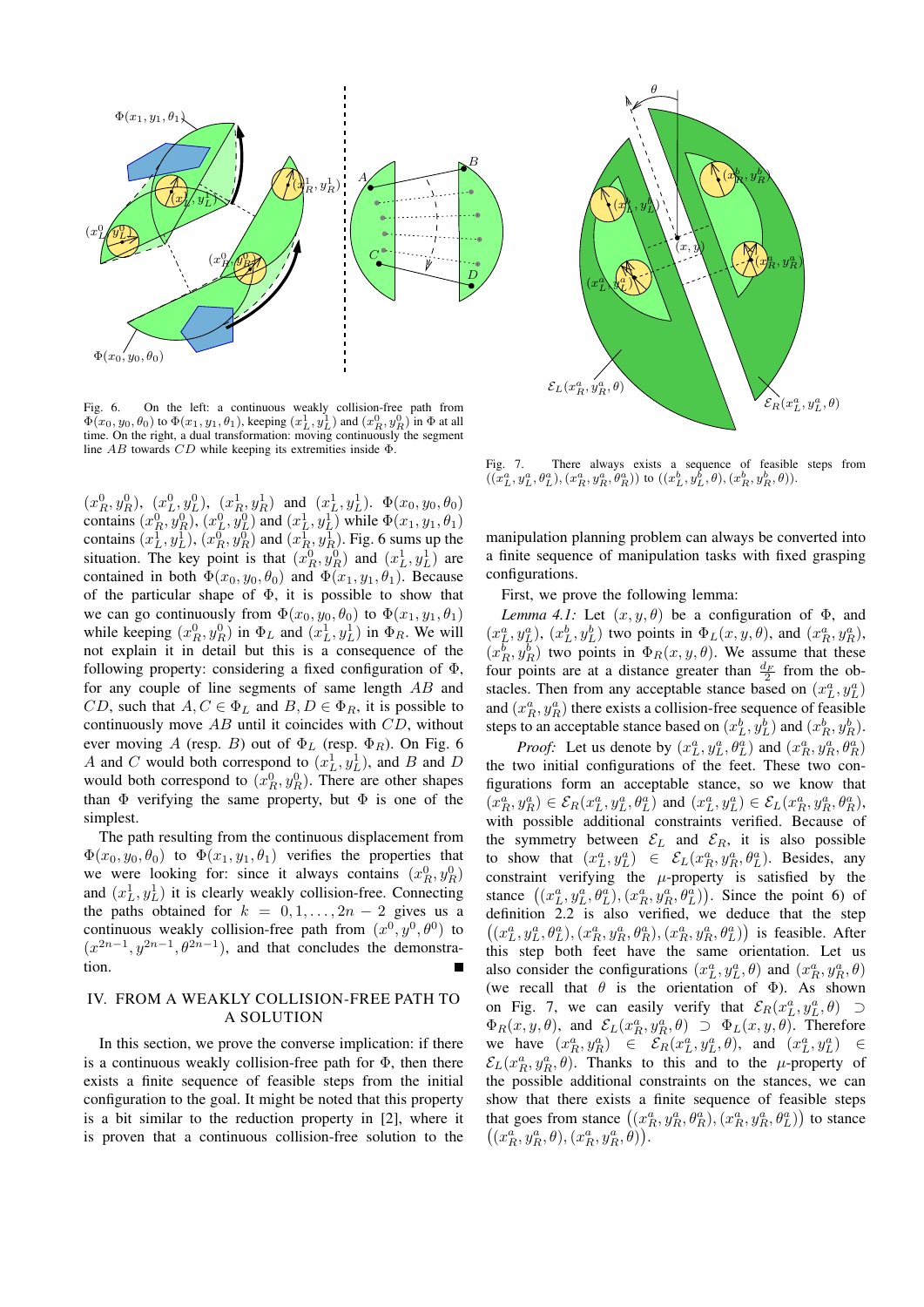Once that the left and right foot are in respective configurations  $(x_L^a, y_L^a, \theta)$  and  $(x_R^a, y_R^a, \theta)$ , it is easy to prove (see Fig. 7) that the steps leading first to  $((x_L^b, y_L^b, \theta), (x_R^a, y_R^a, \theta))$  or  $((x_L^a, y_L^a, \theta), (x_R^b, y_R^b, \theta))$ , and then to  $((x_L^b, y_L^b, \theta), (x_R^b, y_R^b, \theta))$ , are also feasible. As a consequence, we obtained a sequence of collisionfree feasible steps from  $((x_L^a, y_L^a, \theta_L^a), (x_R^a, y_R^a, \theta_R^a))$  to  $((x_L^b, y_L^b, \theta), (x_R^b, y_R^b, \theta))$ , which is an acceptable stance, and that concludes the proof of lemma 4.1.

We can now start the main demonstration.

*Proof:* Let  $S : [0,1] \mapsto \mathbb{R}^2 \times SO(2)$  be a continuous weakly collision-free path of Φ towards the goal. For a configuration  $(x, y, \theta)$  of  $\Phi$ , we denote by  $d_{obs}^L(x, y, \theta)$  the maximum distance between any point of  $\overline{\Phi}_L(x, y, \theta)$  and the obstacles, and by  $d_{obs}^R(x, y, \theta)$  the maximum distance between any point of  $\Phi_R(x, y, \theta)$  and the obstacles. We also pose:

$$
d_{obs}(x, y, \theta) = \min(d_{obs}^L(x, y, \theta), d_{obs}^R(x, y, \theta)),
$$

and:

$$
d_{min}(\mathcal{S}) = \min_{t \in [0,1]} (d_{obs}(\mathcal{S}(t)))
$$

Since S is weakly collision-free, and since both  $\Phi$  and the obstacles are represented by closed set of points, we know that:

$$
d_{min}(\mathcal{S}) > \frac{d_F}{2}
$$

Besides,  $S$  is uniformly continuous on [0, 1], and therefore for any  $\rho > 0$  there exists  $\epsilon > 0$  such that for all  $(t_1, t_2) \in [0, 1]^2$ ,  $|t_1 - t_2| < \epsilon \Rightarrow ||\mathcal{S}(t_1) - \mathcal{S}(t_2)||_{\infty} < \rho$ , where  $\|(\Delta x, \Delta y, \Delta \theta)\|_{\infty} = \max(|\Delta x|, |\Delta y|, |\Delta \theta|)$  (with  $|\Delta\theta|$  being the smallest value among  $\{|\Delta\theta + k2\pi|, k \in \mathbb{Z}\}\)$ . It follows that for any  $\eta > 0$ , there also exists  $\epsilon > 0$  such that  $|t_1 - t_2| < \epsilon$  implies that from  $\mathcal{S}(t_1)$  to  $\mathcal{S}(t_2)$  the points of  $\Phi$  are moved by at most  $\eta$ . For a given  $\eta > 0$ , let us denote by  $\epsilon(\eta)$  a satisfying value of  $\epsilon$ , and let us denote by N an integer such that  $\frac{1}{N} < \epsilon(\eta)$ .

We consider the configurations  $S(\frac{0}{N}), S(\frac{1}{N}), \dots, S(\frac{N}{N}).$ 

For  $\eta$  small enough, we can show that for any  $i \in$  $\{0, \ldots N-1\}$ , every point in  $\Phi_L(S\left(\frac{i}{N}\right)) \cup \Phi_L(S\left(\frac{i+1}{N}\right))$ (0,...  $N = 1$ , every point in  $\frac{dE}{L}(O(N)) \leq \frac{E}{L}(O(N))$ <br>is at distance at most  $\left(\frac{dm_{in}(S)}{P}\right)/2$  from the nonempty intersection  $\Phi_L(S(\frac{i}{N})) \cap \Phi_L(S(\frac{i+1}{N}))$ , with the same property for  $\Phi_R$ . In that case, for any point  $(x, y) \in$  $\Phi_L\left(S(\frac{i}{N})\right)$  at distance at least  $d_{min}(S)$  from the obstacles, there exists a point  $(x', y') \in \Phi_L(S(\frac{i}{N})) \cap \Phi_L(S(\frac{i+1}{N}))$ at distance at least  $d_{min}(\mathcal{S}) - (d_{min}(\mathcal{S}) - \frac{d_F}{2})/2 > \frac{d_F}{2}$ from the obstacles. The result also applies for points in  $\Phi_R$ , and it follows that we can extract two sequence of points  $(x_L^1, y_L^1), \ldots, (x_L^N, y_L^N)$  and  $(x_R^1, y_R^1), \ldots, (x_R^N, y_R^N)$  that are all at distance greater than  $\frac{d_F}{2}$  from the obstacles, and such that:

$$
\forall i \in \{1, \ldots, N\}, \ (x_L^i, y_L^i) \in \Phi_L \left( \mathcal{S} \left( \frac{i-1}{N} \right) \right) \cap \Phi_L \left( \mathcal{S} \left( \frac{i}{N} \right) \right),
$$
 and:

 $\forall i \in \{1, \ldots, N\}, \ (x_R^i, y_R^i) \in \Phi_R \left( \mathcal{S} \left( \frac{i-1}{N} \right) \right) \cap \Phi_R \left( \mathcal{S} \left( \frac{i}{N} \right) \right).$ 

As an almost direct consequence of lemma 4.1, these points can be the support of a sequence of feasible steps



Fig. 8. From a continuous weakly collision-free path to a finite sequence of feasible collision-free steps.

going from the initial configuration to the goal. Fig. 8 illustrates the whole construction.

#### V. APPLICATIONS

For the same reason why the reduction property in [2] is useful for manipulation planning, our theorem is useful for footstep planning, as it turns an a priori specific problem of motion planning into an instance of a better-studied and more fundamental problem.

Indeed, the problem that consists in finding continuous collision-free paths (in  $\mathbb{R}^2 \times SO(2)$ ) for a robot represented as a rigid 2D shape that can translate and rotate, is the 2 dimensional version of the most studied problem of motion planning: the classical piano's mover problem.

A great number of techniques have been designed to solve efficiently this problem, while fewer algorithms exist for footstep planning.

For example, as mentioned in the introduction, PRM and RRT are two widespread techniques of motion planning that cannot be directly applied to footstep planning. Thanks to theorem 2.1, it becomes the case: indeed, for a robot with the stepping capabilities described in section II, a sound way to solve the footstep planning problem is to first use PRM or RRT to find a continuous path for  $\Phi$ , and then convert it into a finite sequence of steps. Once a solution path  $S$  has been found, the conversion can be done very efficiently by a greedy algorithm which always tries to put the next stance of the robot in  $\Phi(S(t))$  with t as large as possible.

During the execution of PRM or RRT, only one thing has to be changed: the collision checks must be replaced by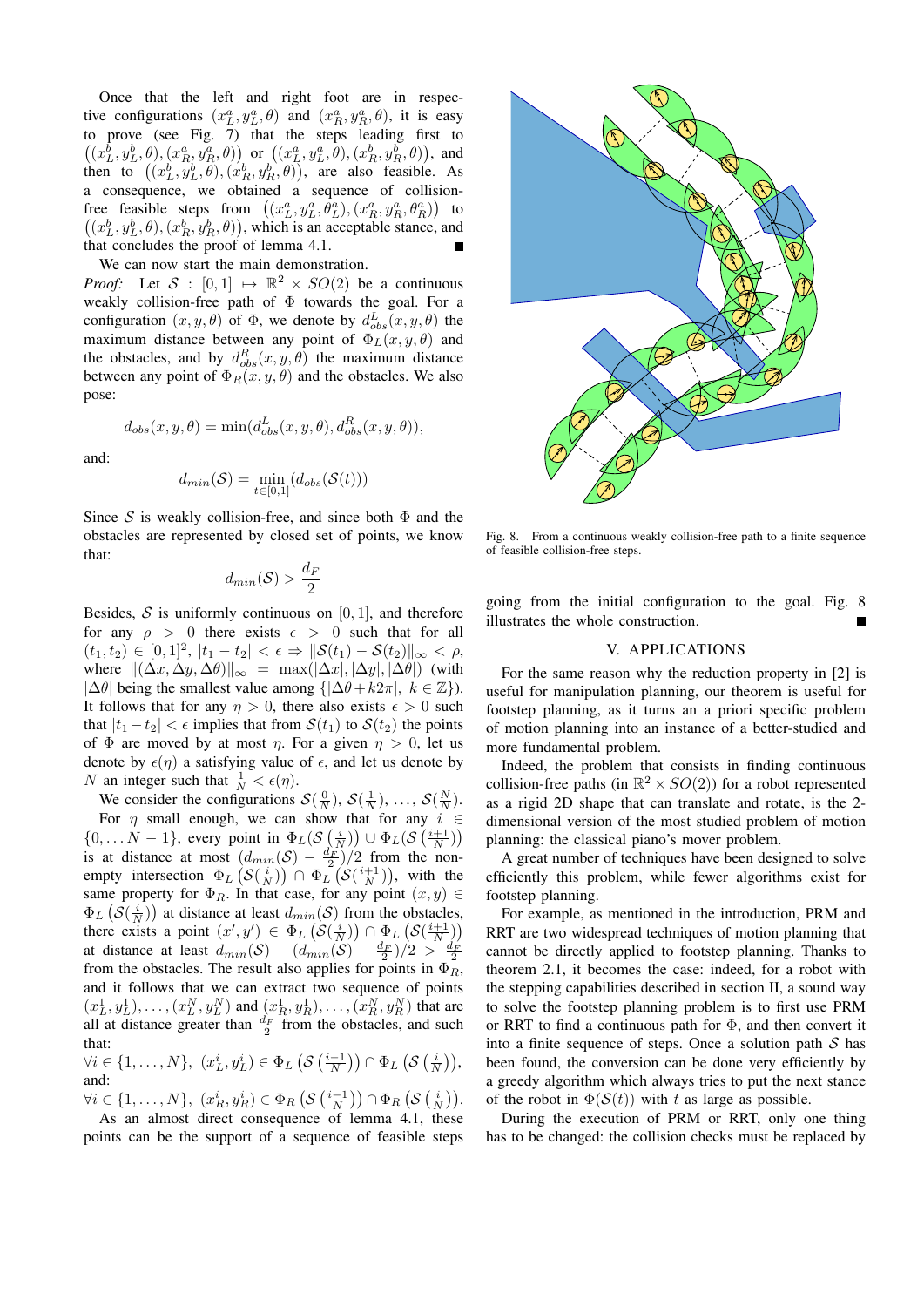

Fig. 9. The robot HRP-2 following a weakly collision-free path

"weak collision" checks, which are a bit more computationally costly, but can be handled efficiently with appropriate data structures, parallel or approximate approaches.

In the video accompanying this paper, we show a simple example on simulation: on a floor on which lies a long cable, the robot HRP-2 has to find a path until the green location (see Fig. 9). First we use PRM to plan the weakly collisionfree continuous motion of the  $\Phi$  object, and then we generate footsteps that follow this path while avoiding the cable. Our implementation uses OMPL ([1]) for the PRM algorithm and PQP ([13]) for the collision checks.

Another class of techniques that can be easily applied are the nonholonomic motion planning algorithms, which for example aim at planning the motion of a car (see [14], [5], [10]). In our case, artificial constraints or control laws can be used to oblige the robot to execute maneuvers that look natural, or simply to favor forward motions rather than backward or lateral walking. To do motion planning with these control laws an algorithm such as KPIECE (for example) can be applied ([17]).

# VI. GENERALIZATION TO DIFFERENT STEPPING CAPABILITIES

The stepping capabilites considered so far are realistic, but the condition 6) in definition 2.2 might seem a bit restrictive. Here we consider the stepping capabilites with this constraint removed: in other words, a step is feasible as long as it involves two acceptable stances. Actually, we make another very slight change: the sets  $\mathcal{E}_{\mathcal{L}}$  and  $\mathcal{E}_{\mathcal{R}}$  are replaced by their interior. Thus, the definition of feasibility becomes:

*Definition 6.1:* The step defined by the 3 configurations  $((x_L, y_L, \theta_L), (x_R^i, y_R^i, \theta_R^i), (x_R^f, y_R^f, \theta_R^f))$  is feasible if and only if the following constraints are verified:

- 1)  $(x_R^i, y_R^i) \in \mathcal{E}^\circ_{\mathcal{R}}(x_L, y_L, \theta_L)$
- 2)  $(x_L, y_L) \in \mathcal{E}_{\mathcal{L}}^{\circ}(x_R^i, y_R^i, \theta_R^i)$
- 3)  $(x_R^f, y_R^f) \in \widetilde{\mathcal{E}}_{\mathcal{R}}^{\circ}(x_L, y_L, \theta_L)$
- 4)  $(x_L, y_L) \in \mathcal{E}_{\mathcal{L}}^{\circ}(x_R^f, y_R^f, \theta_R^f)$
- 5) Possibly additional constraints verifying the  $\mu$ -property (Property 2.1).



Fig. 10. A new operation on  $\Phi$ : if the first parameters of its configuration are x, y, and  $\theta$ , then for  $\delta \in (-1,1)$ ,  $\Phi_L$  undergoes an homothety of center  $(x, y)$  and ratio  $1 - \delta$ , while  $\Phi_B$  undergoes an homothety of center  $(x, y)$  and ratio  $1 + \delta$  (thus  $\Phi$  is unchanged if  $\delta = 0$ ).

An equivalence similar to theorem 2.1 can be obtained, but an additional operation on  $\Phi$  is required. This operation depends on one parameter  $\delta \in (-1, 1)$ , and is described on Fig. 10. It gives a fourth dimension to the configuration space of  $\Phi$ , which now becomes  $\mathbb{R}^2 \times SO(2) \times (-1,1)$ . And the theorem becomes:

*Theorem 6.1:* There exists a collision-free sequence of feasible steps from  $((x_L^0, y_L^0, \theta_L^0), (x_R^0, y_R^0, \theta_R^0))$  to the goal if and only if there exists a continuous weakly collision-free path  $S : [0, 1] \mapsto \mathbb{R}^2 \times SO(2) \times (-1, 1)$  such that:

- 1)  $(x_L^0, y_L^0) \in \Phi_L(\mathcal{S}(0))$  and  $(x_R^0, y_R^0) \in \Phi_R(\mathcal{S}(0))$
- 2)  $(x_L^G, y_L^G) \in \Phi_L(S(1))$  and  $(x_R^G, y_R^G) \in \Phi_R(S(1))$

With a 4-dimensional configuration space, motion planning algorithms become a bit slower, but this theorem might be even more useful than the first one because with appropriate additional constraints the stepping capabilities obtained can be very close to the ones of real humanoid robots. To change the stepping capabilities even more, it is also possible to change the shape of  $\mathcal{E}_L$ ,  $\mathcal{E}_R$ , and  $\Phi$ , or even the notion of weak collision. For example, let us consider the following notion of weak collision (with an adequate value for the new constant  $d_{min}$ ):

*Definition 6.2:* A configuration  $\Phi(x, y, \theta)$  of  $\Phi$  is said to be "weakly collision-free" if and only if there exist  $(x_l, y_l) \in$  $\Phi_L(x, y, \theta)$  and  $(x_r, y_r) \in \Phi_R(x, y, \theta)$  such that there is no intersection between the obstacles and the two disks of radius  $\frac{d_F}{2}$  and centers  $(x_l, y_l)$  and  $(x_l, y_l)$ , *and* the distance between  $(x_l, y_l)$  and  $(x_r, y_r)$  is at least  $d_{min}$ .